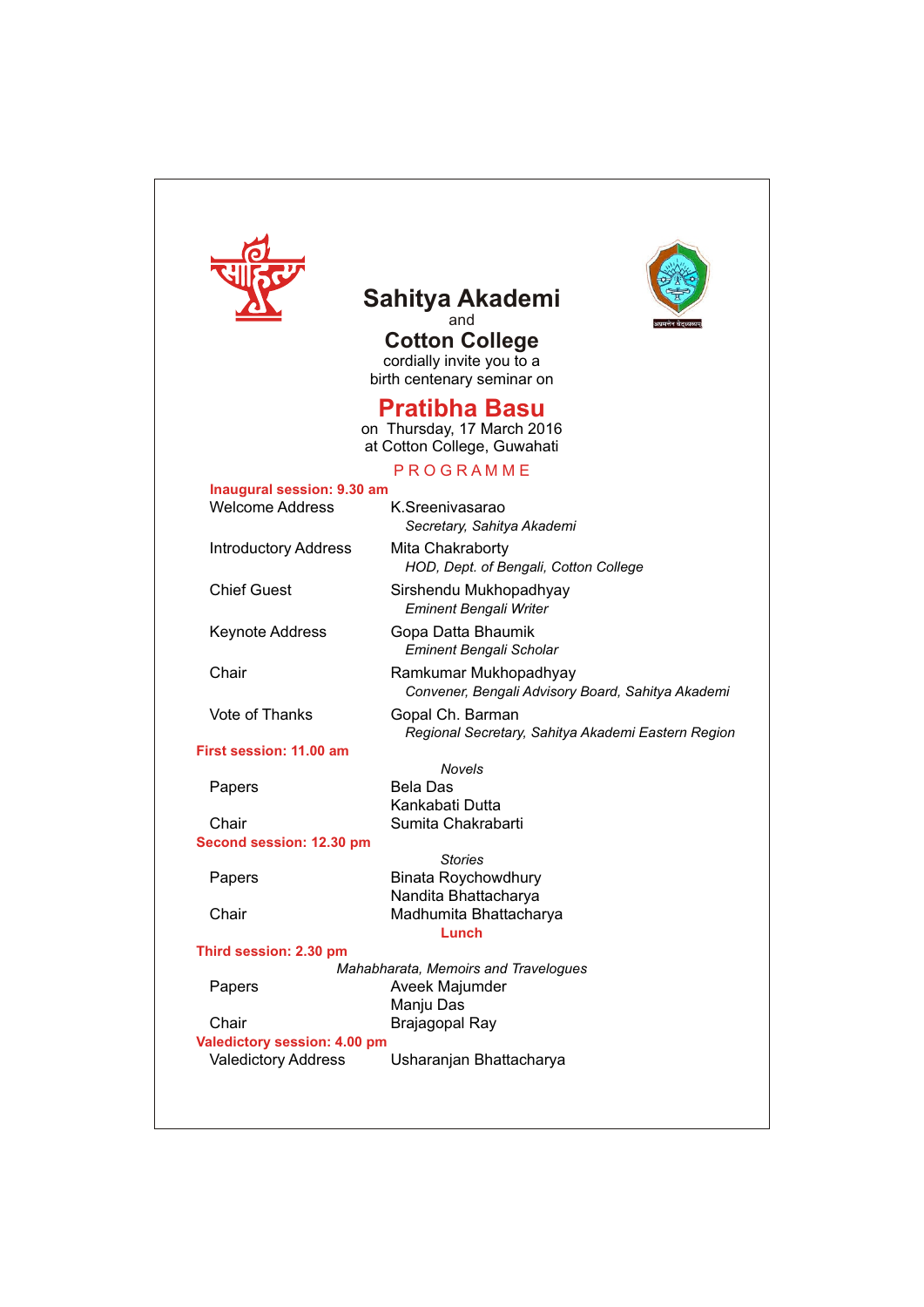|                                              | সাহিত্য অকাৰ্দেমি                                                        |
|----------------------------------------------|--------------------------------------------------------------------------|
|                                              | ও                                                                        |
|                                              | কটন কলেজ                                                                 |
|                                              | আয়োজিত                                                                  |
|                                              | প্ৰতিভা বসু                                                              |
|                                              | জন্মশতবাৰ্ষিক আলোচনাচক্ৰে                                                |
|                                              | বৃহস্পতিবার, ১৭ মার্চ ২০১৬                                               |
|                                              | কটন কলেজ, গৌহাটি                                                         |
|                                              | আপনাকে সাদর আমন্ত্রণ জানাই                                               |
|                                              | কা ৰ্য সূ চি                                                             |
| উদ্বোধনী অধিবেশন : সকাল ৯.৩০<br>স্বাগত ভাষণ  | কে. শ্রীনিবাসরাও                                                         |
|                                              | সচিব, সাহিত্য অকাদেমি                                                    |
| প্ৰারম্ভিক ভাষণ                              | মিতা চক্ৰবৰ্তী                                                           |
|                                              | প্রধান, বাংলা বিভাগ, কটন কলেজ                                            |
| প্ৰধান অতিথি                                 | শীর্ষেন্দু মুখোপাধ্যায়                                                  |
|                                              | সদস্য, বাংলা উপদেশক পর্যদ, সাহিত্য অকাদেমি                               |
| মূল ভাষণ                                     | গোপা দত্ত ভৌমিক                                                          |
|                                              | বিশিষ্ট বাংলা গবেষক ও বিদ্বজ্জন                                          |
| সভামুখ্য                                     | রামকুমার মুখোপাধ্যায়                                                    |
|                                              | আহ্বায়ক, বাংলা উপদেশক পর্যদ, সাহিত্য অকাদেমি                            |
| ধন্যবাদ জ্ঞাপন                               | গোপাল চন্দ্ৰ বৰ্মণ<br>আঞ্চলিক সচিব, সাহিত্য অকাদেমি, পূর্বাঞ্চলিয় দপ্তর |
| প্ৰথম অধিবেশন : সকাল ১১.০০                   |                                                                          |
|                                              | উপন্যাস                                                                  |
| নিবন্ধ                                       | বেলা দাস                                                                 |
|                                              | কঙ্কাবতী দত্ত                                                            |
| সভামুখ্য                                     | সুমিতা চক্ৰবৰ্তী                                                         |
| দ্বিতীয় অধিবেশন : দুপুর ১২.৩০               |                                                                          |
| নিবন্ধ                                       | গল্প                                                                     |
|                                              | বিনতা রায়চৌধুরী<br>নন্দিতা ভট্টাচাৰ্য                                   |
| সভামুখ্য                                     | মধুমিতা ভট্টাচাৰ্য                                                       |
|                                              | মধ্যাহ্ন ভোজন                                                            |
| তৃতীয় অধিবেশন : দুপুর ২.৩০                  |                                                                          |
|                                              | মহাভারত, দিনলিপি এবং ভ্রমণকাহিনী                                         |
| নিবন্ধ                                       | অভীক মজুমদার                                                             |
|                                              | মঞ্জু দাস<br>ব্রজগোপাল রায়                                              |
| সভামুখ্য                                     |                                                                          |
| সমাপ্তি অধিবেশন : বিকেল ৪.০০<br>সমাপ্তি ভাষণ | উষারঞ্জন ভট্টাচার্য                                                      |